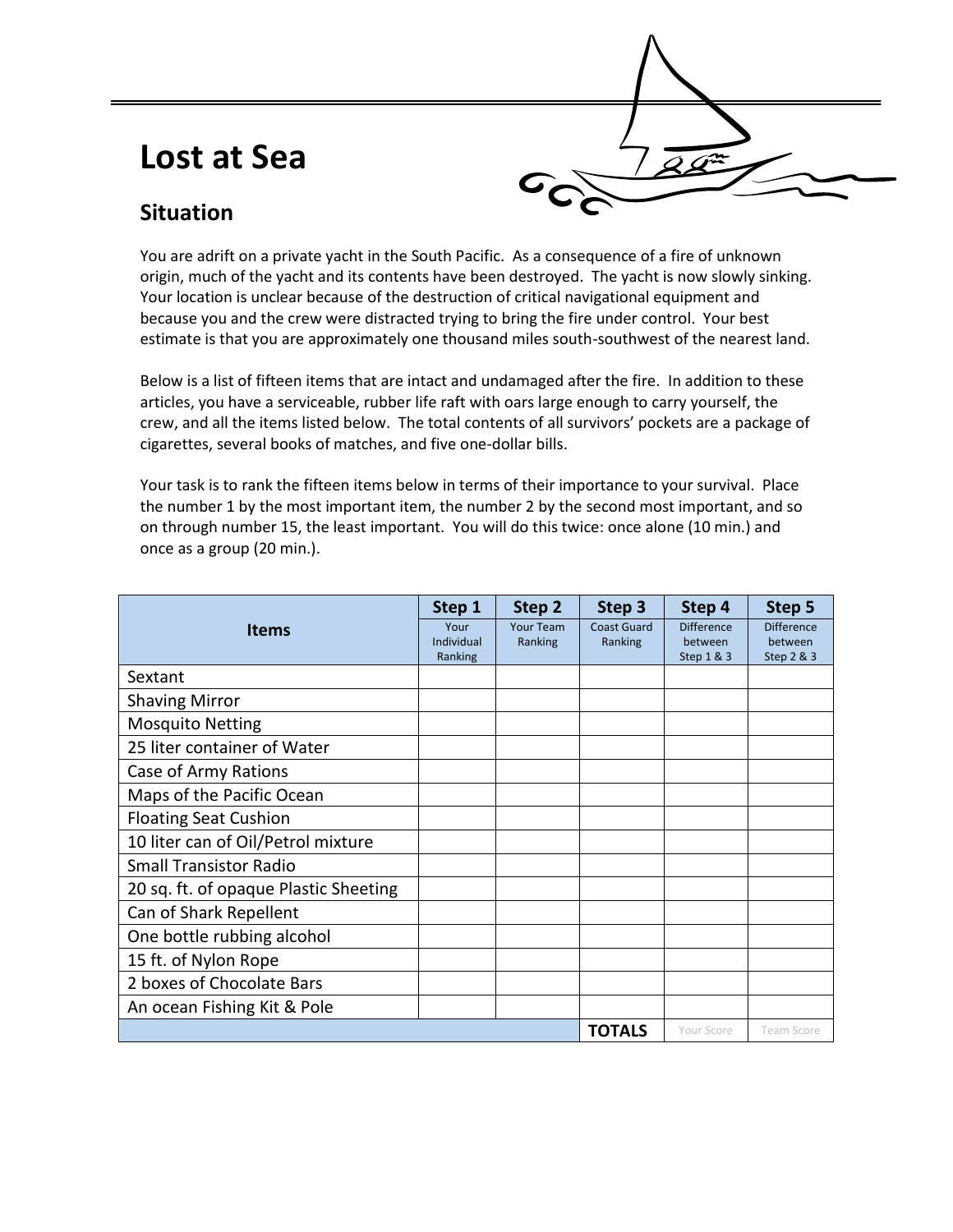## **INSTRUCTIONS**

#### **Lost at Sea**

- 1) Provide a Lost at Sea ranking chart for every member of your group.
- 2) Ask each person to take 10 minutes to decide their own rankings, and record the choices in the left-hand **Step** 1 column.
- 3) Invite everyone to get into teams of 3-5. Encourage the group to discuss their individual choices and work together to agree on a collaborative list. Allow 20 minutes for this section. Each group records their rankings in the **Step 2** column (team rankings).
- 4) The correct answers were suggested by the US Coast Guard. Display the 'expert' rankings on the PowerPoint presentation, whiteboard or photocopy. Have groups list the scores in **Step 3**.
- 5) Groups compare individual and group answers with the correct answers and determine a score. For each item, mark the number of points that your score differs from the Coast Guard ranking and then add up all the points. Disregard plus or minus differences. The *lower* the total, the better your score.
- 6) As the groups work together, sharing thoughts and ideas, this should produce an improved score over the individual results. Discuss with your group why the scores were different. What changed their minds? And was this enough to survive.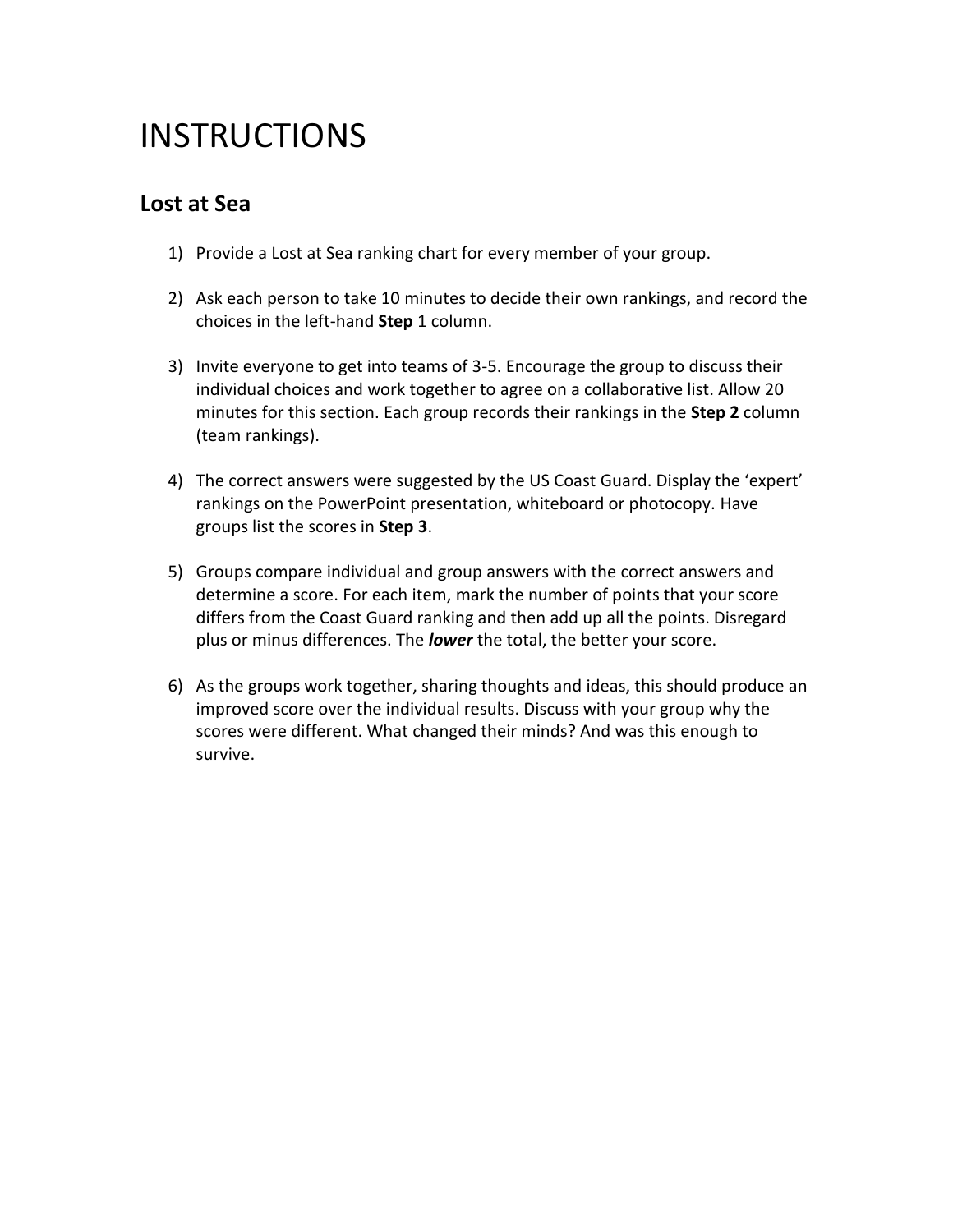# **Expert Analysis**

According to the "experts," the basic supplies needed when a person is stranded in midocean are articles to attract attention and articles to aid survival until rescue arrives.

Articles for navigation are of little importance since even if a small life raft were capable of reaching land, it would be impossible to store enough food and water to survive for that amount of time. Without signaling devices, there is almost no chance of being spotted and rescued.

| <b>Item</b>                           | <b>Coast</b><br><b>Guard</b><br><b>Ranking</b> | <b>Reasoning</b>                                                                                                                                                                                                                                                                         |
|---------------------------------------|------------------------------------------------|------------------------------------------------------------------------------------------------------------------------------------------------------------------------------------------------------------------------------------------------------------------------------------------|
| Sextant                               | 15                                             | Useless without the relevant tables & a chronometer.                                                                                                                                                                                                                                     |
| <b>Shaving Mirror</b>                 | 1                                              | Of all the items, the mirror is absolutely critical. It is the most<br>powerful tool you have for communicating your presence. In<br>sunlight, a simple mirror can generate five to seven million<br>candlepower of light. The reflected sunbeam can even be<br>seen beyond the horizon. |
| <b>Mosquito Netting</b>               | 14                                             | There are NO mosquitos in the middle of the ocean.                                                                                                                                                                                                                                       |
| 25 liter container of Water           | 3                                              | Vital to restore fluids lost through perspiration. Quantity will<br>supply rations for your group for several days.                                                                                                                                                                      |
| Case of Army Rations                  | 4                                              | This is your basic food intake.                                                                                                                                                                                                                                                          |
| Maps of the Pacific Ocean             | 13                                             | Worthless without navigation equipment                                                                                                                                                                                                                                                   |
| <b>Floating Seat Cushion</b>          | 9                                              | Useful as a life preserver if someone fell overboard.                                                                                                                                                                                                                                    |
| 10 liter can of Oil/Petrol mixture    | 2                                              | 2 <sup>nd</sup> most critical item for signaling. The mixture will float on<br>water & can be ignited using the matches.                                                                                                                                                                 |
| <b>Small Transistor Radio</b>         | 12                                             | You would be out of range of any radio station.                                                                                                                                                                                                                                          |
| 20 sq. ft. of opaque Plastic Sheeting | 5                                              | Can be used to collect rain water & shelter from wind &<br>waves.                                                                                                                                                                                                                        |
| Can of Shark Repellent                | 10                                             | Obvious!                                                                                                                                                                                                                                                                                 |
| One bottle of Rubbing Alcohol         | 11                                             | Can be used as an antiseptic for any injuries. Not to be<br>ingested as it will cause dehydration.                                                                                                                                                                                       |
| 15 ft. of Nylon Rope                  | 8                                              | Could be used to lash people or equipment together to<br>prevent being washed overboard. There are a variety of other<br>uses but non high on the list for survival.                                                                                                                     |
| 2 boxes of Chocolate Bars             | 6                                              | Your reserve food supply.                                                                                                                                                                                                                                                                |
| An ocean Fishing Kit & Pole           | 7                                              | Ranked lower than chocolate as there is no guarantee you'll<br>catch fish. Pole could be used as a tent pole.                                                                                                                                                                            |